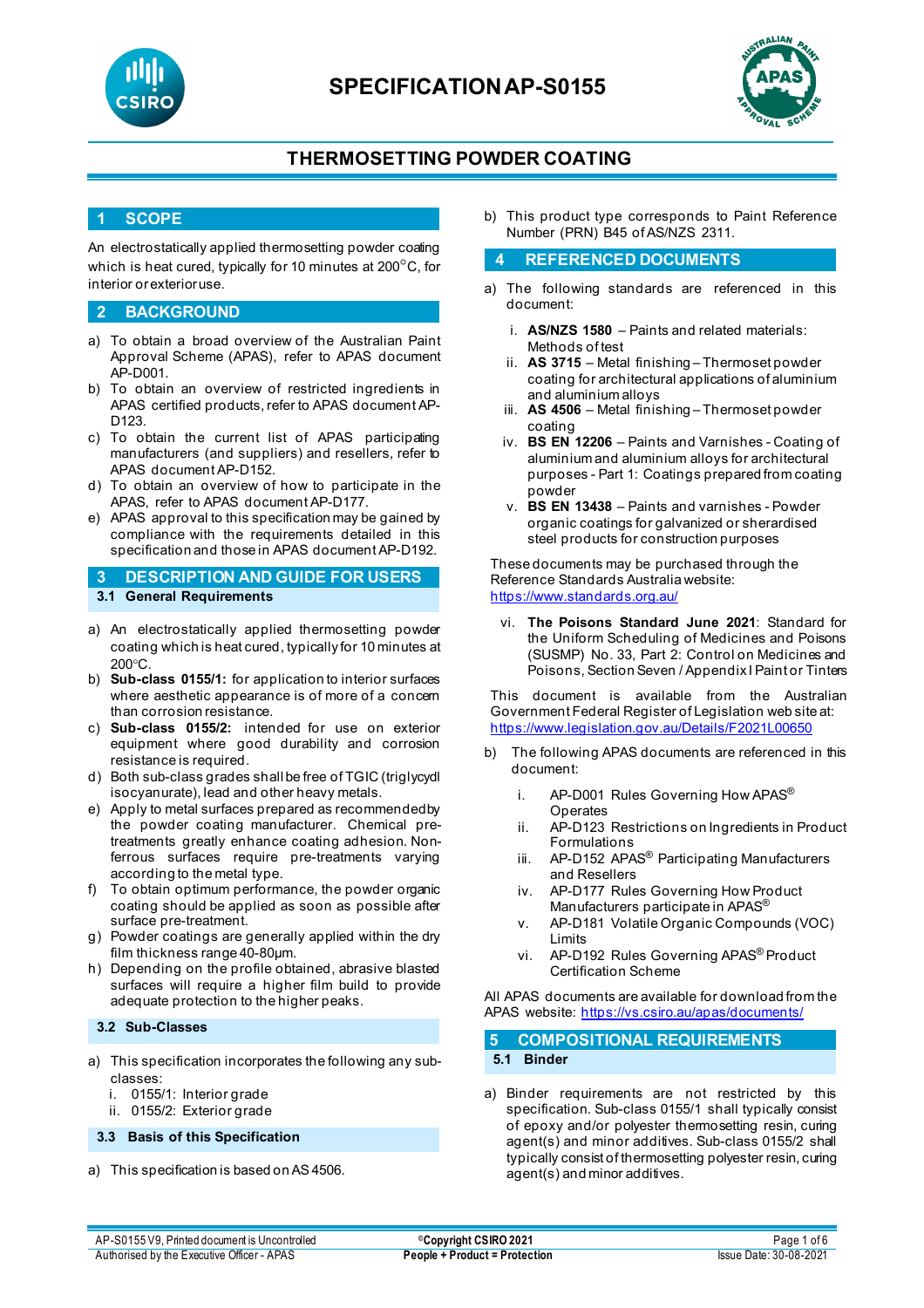



# **THERMOSETTING POWDER COATING**

### **5.2 Volatiles**

- a) Not applicable.
- b) For VOC content restrictions, refer to APAS document AP-D181.

#### **5.3 Pigmentation**

- a) The pigmentation shall be chosen to impart the properties detailed in clause 8, Table 1 below.
- b) Some colours (e.g., reds, oranges or yellows) may variously contain lead or chromate-based pigments qualifying specific Schedule status according to the SUSMP. Such colours shall be clearly identified in accordance with local legislation and regulations.

**5.4 Colour**

a) Products approved under this specification are normally available in a wide range of colours.

**6 PRODUCT APPROVAL REQUIREMENTS 6.1 General Requirements**

a) The product and its application for approval shall comply with the relevant requirements of APAS document AP-D192 during the life of the approval.

#### **6.2 Technical Requirements**

- a) The product shall comply with **all** the requirements of clause 8, Table 1 below.
- b) The manufacturers own quality control schedule of tests and limits shall be allowed subject to the approval of the Executive Officer (EO), APAS.
- c) On request, the EO may request the results of the tests for a batch and compare these with previous batches.
- d) Density and non-volatile content by weight (NVCW) figures for each production batch of the approved product shall be within ±3% of the actual (not theoretical) figures quoted in the original product approval submission (APAS document AP-D139).
- e) Subject to compliance with all the requirements of this specification, the level of Approval appropriate to the application shall be given to the system.

#### **6.3 Health and Safety Requirements**

- a) The manufacturer's Safety Data Sheet (SDS) must be studied closely prior to using the product and complied with during use of the product.
- b) Both sub-class grades shall be free of TGIC (triglycydl isocyanurate), lead and other heavy metals.
- c) Products intended for sale in Australia shall comply with all the requirements of the SUSMP. Products intended for sale in other countries shall comply with all local WHS and environmental requirements.
- d) The product shall comply with all requirements of clause 6.3 and 6.4 of APAS document AP-D192.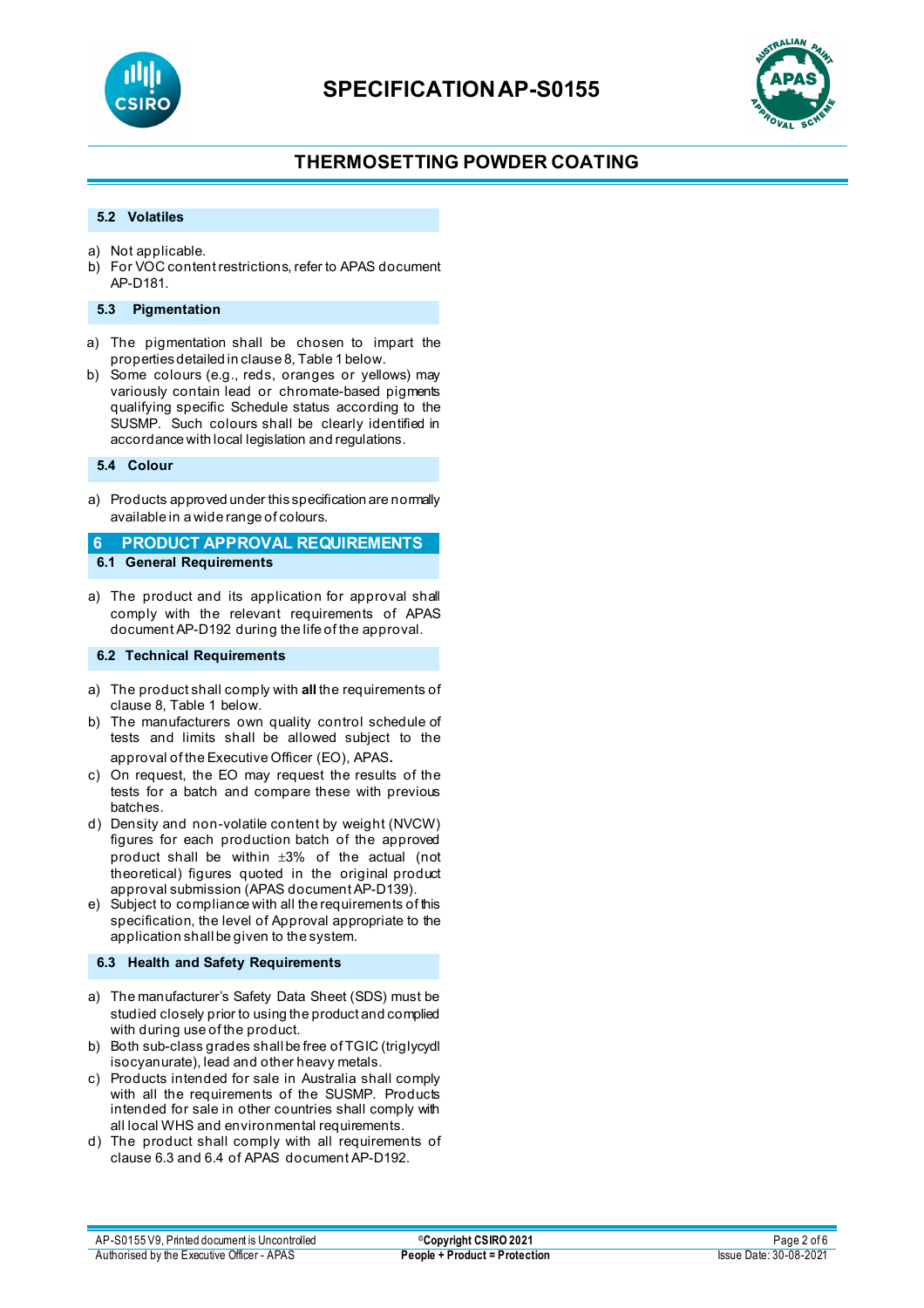



## **THERMOSETTING POWDER COATING**

### **7 APPENDIX A**

### **T-Bend Adhesion and Flexibility Test**

### 7.1 **Scope**

7.1.1 This Appendix sets out the method of assessing paint adhesion and flexibility by the T-bend test.

#### 7.2 **Application**

7.2.1 This method is suitable for the testing of products up to 1.2mm thick.

### 7.3 **Principle**

- 7.3.1 Prepainted metallic product is bent flat on a mandrel of specified diameter.
- 7.3.2 Adhesion of paint on the outside of the bend is assessed by the application of adhesive tape and its subsequent rapid removal.

#### 7.4 **Apparatus**

- 7.4.1 The following test apparatus is required:
	- i. A bench vice with jaws approximately 150mm wide or alternative bending apparatus.
	- ii. Adhesive tape 20 to 25mm wide, pressuresensitive, semi-transparent with nominal adhesion strength of 5.5 N/25mm width. Adhesive force may be tested in accordance with AS 1635.

#### 7.5 **Preparation of Test Pieces**

7.5.1 Test pieces shall be 75mm wide and of sufficient length to enable the test to be performed. Test pieces of 200mm length are normally adequate.

#### 7.6 **Test Temperature**

7.6.1 Tests shall be carried out within the temperature range 20 to 25°C. In the event of dispute, tests shall be carried out in accordance with the referee conditions specified in Method 101.4 of AS/NZS 1580.

#### 7.7 **Procedure for T-Bend Adhesion**

- 7.7.1 The T-bend adhesion test shall be performed as follows:
	- i. Clamp approximately 25mm of one end of the test piece in the vice.
	- ii. Bend the test piece through 90 degrees with the coating to be assessed on the outside of the bend.
	- iii. Remove the test piece from the vice and complete the bend through to approximately 180 degrees by hand.
	- iv. Reinsert the test pieces in the vice and compress flat. This represents a zero T-bend or starting point for subsequent folding.
	- v. Fold once (as described above) for IT and compress, fold twice for 2T and compress and so on until the specified requirement is completed.
- vi. Apply the adhesive tape along the entire length of the external bend and press down firmly.
- vii. Remove tape at right angles to the bend with a rapid single pull.
- viii.Visually examine the test piece for the removal of paint.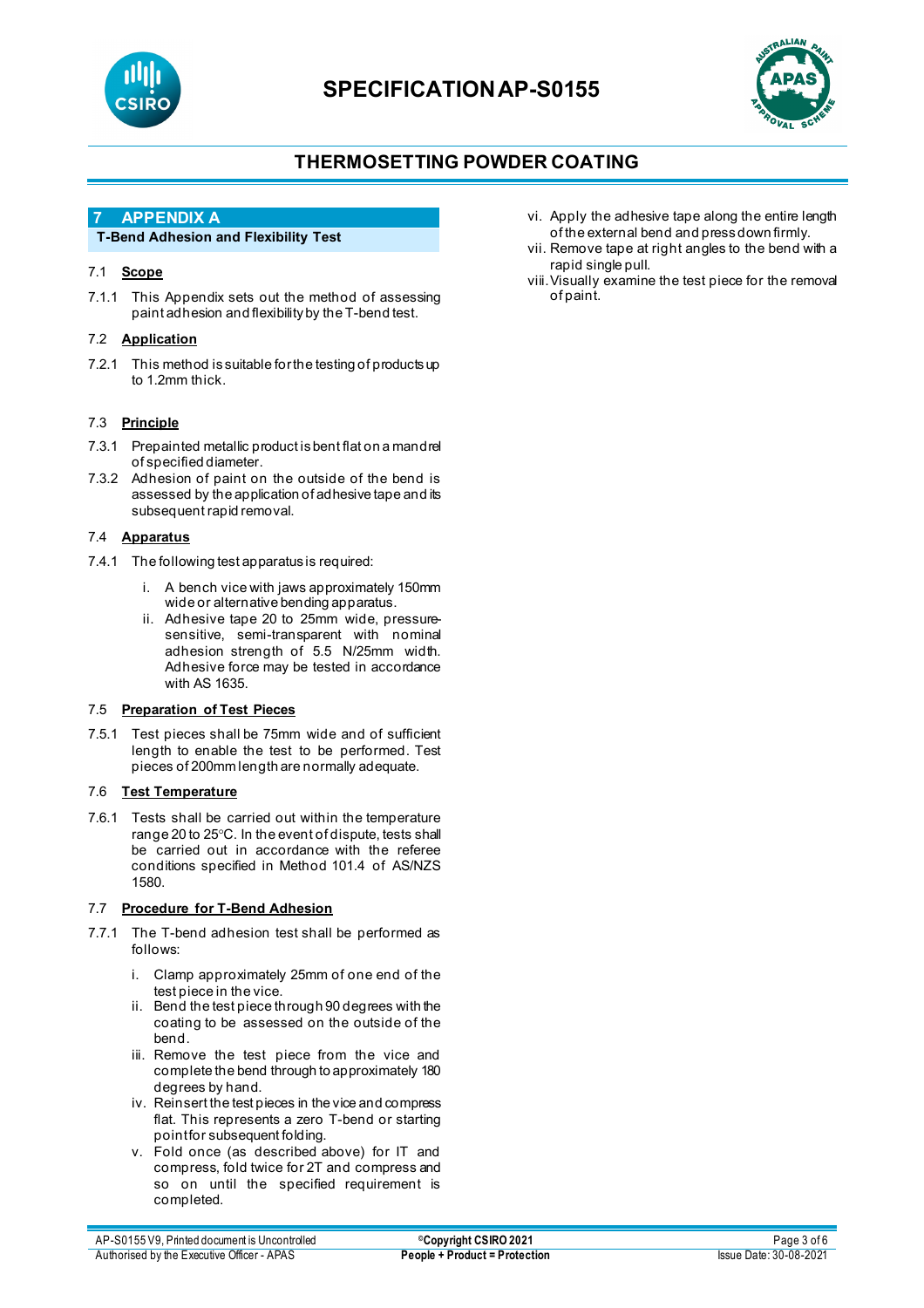



## **THERMOSETTING POWDER COATING**

# **8 TABLE 1: PERFORMANCE PROPERTIES**

| <b>TEST</b>                                                                            | <b>AS/NZS 1580</b><br><b>METHOD</b>                                                                 | <b>REQUIREMENTS</b>                                                                                                                                                                                                                                                                                                                                                                                                                                                                                                                                                                        |  |  |  |
|----------------------------------------------------------------------------------------|-----------------------------------------------------------------------------------------------------|--------------------------------------------------------------------------------------------------------------------------------------------------------------------------------------------------------------------------------------------------------------------------------------------------------------------------------------------------------------------------------------------------------------------------------------------------------------------------------------------------------------------------------------------------------------------------------------------|--|--|--|
| <b>Powder Testing</b>                                                                  |                                                                                                     |                                                                                                                                                                                                                                                                                                                                                                                                                                                                                                                                                                                            |  |  |  |
| Preliminary Examination                                                                | Visual                                                                                              | The powder shall be uniform in colour and free of large particles.                                                                                                                                                                                                                                                                                                                                                                                                                                                                                                                         |  |  |  |
| Sieve Analysis                                                                         | AS 1289.3.6.1                                                                                       | Less than 0.5% of the powder shall be retained on a 100 $\mu$ m sieve.                                                                                                                                                                                                                                                                                                                                                                                                                                                                                                                     |  |  |  |
| Density                                                                                | Liquid<br>Displacement                                                                              | To be within $\pm 5\%$ of stated value.                                                                                                                                                                                                                                                                                                                                                                                                                                                                                                                                                    |  |  |  |
| Cured Coat Testing - cured for 7 days                                                  |                                                                                                     |                                                                                                                                                                                                                                                                                                                                                                                                                                                                                                                                                                                            |  |  |  |
| <b>General Requirements</b>                                                            | AS 3715                                                                                             | Shall comply with all the requirements of clause 2 Performance<br>Requirements, except for clause 2.5.9.<br>All results shall be reported.                                                                                                                                                                                                                                                                                                                                                                                                                                                 |  |  |  |
| Electrostatic Spray Application                                                        |                                                                                                     | Application shall produce a smooth even film, free of defects.                                                                                                                                                                                                                                                                                                                                                                                                                                                                                                                             |  |  |  |
| Cure                                                                                   |                                                                                                     | After recommended cure schedule, there shall be no coating<br>removal and only slight softening when the surface is gently<br>swabbed with cotton wool soaked with 9:1 Toluene: MEK.                                                                                                                                                                                                                                                                                                                                                                                                       |  |  |  |
| Flexibility and Adhesion                                                               | Clause 7,<br>AppendixA                                                                              | 6T bend shall show no cracking or adhesion failure i.e., no coating<br>removed.                                                                                                                                                                                                                                                                                                                                                                                                                                                                                                            |  |  |  |
| <b>Scratch Resistance</b>                                                              | 403.1                                                                                               | Notless than 2kg.                                                                                                                                                                                                                                                                                                                                                                                                                                                                                                                                                                          |  |  |  |
| Opacity                                                                                |                                                                                                     | Complete visual opacity at 60um (or specified minimum film<br>thickness) on black and white tinplate.                                                                                                                                                                                                                                                                                                                                                                                                                                                                                      |  |  |  |
| Colour                                                                                 | 601.3                                                                                               | $\Delta$ E less than 2.                                                                                                                                                                                                                                                                                                                                                                                                                                                                                                                                                                    |  |  |  |
|                                                                                        |                                                                                                     | Testing on Coating exposed 24 months at 45°N at an approved site - applicable to 0155/2 products only                                                                                                                                                                                                                                                                                                                                                                                                                                                                                      |  |  |  |
| 457.1<br>Durability<br>481.1                                                           |                                                                                                     | There shall be no integrity failure and the following minimum<br>ratingsshall apply:                                                                                                                                                                                                                                                                                                                                                                                                                                                                                                       |  |  |  |
| Refer to APAS document<br>AP-D192 clause 12 b) and c)<br>for applicable exposure sites | 481.1.2<br>481.1.5<br>481.1.7<br>481.1.8<br>481.1.9<br>481.1.10<br>481.1.11<br>481.1.12<br>481.1.13 | Whites<br><b>Pastels</b><br><b>Dark Colours</b><br><b>Discolouration</b><br>1<br>1<br>$\overline{c}$<br>$\overline{2}$<br>3<br>Gloss Change<br>0<br>0<br>0<br>Checking<br>Cracking<br>$\mathbf 0$<br>0<br>$\mathbf 0$<br>0/0<br>0/0<br><b>Blistering</b><br>0/0<br>Flaking and Peeling<br>0<br>0<br>0<br>$\overline{c}$<br>Chalking<br>1<br>1<br>Colour Change<br>0<br>1<br>1<br>Corrosion<br>0<br>0<br>0<br>Ratings quoted are those in the AS/NZS standard. Where more<br>than one rating is quoted in the standard, the ratings above<br>correspond to the current ISO rating practice. |  |  |  |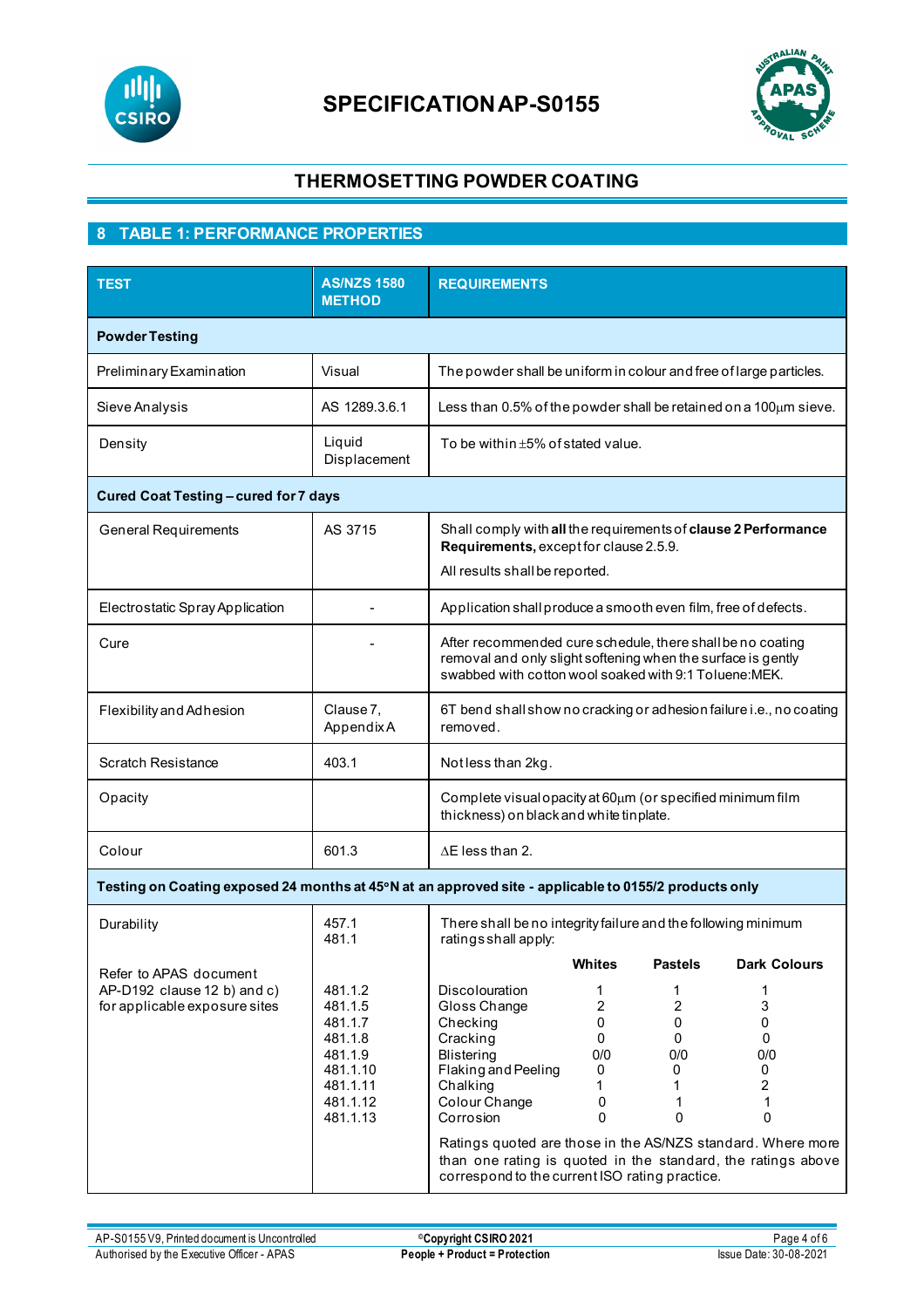



## **THERMOSETTING POWDER COATING**

| <b>TEST</b>                                                                                                    | <b>AS/NZS 1580</b><br><b>METHOD</b>                   | <b>REQUIREMENTS</b>                                                                                                                                                                                                                                            |                                      |                            |                                                   |
|----------------------------------------------------------------------------------------------------------------|-------------------------------------------------------|----------------------------------------------------------------------------------------------------------------------------------------------------------------------------------------------------------------------------------------------------------------|--------------------------------------|----------------------------|---------------------------------------------------|
| Testing on Coating exposed 24 months at 45°N at an approved site - applicable to 0155/2 products only (Cont.,) |                                                       |                                                                                                                                                                                                                                                                |                                      |                            |                                                   |
| Adhesion                                                                                                       | 408.4                                                 | A rating $\geq 1$ .                                                                                                                                                                                                                                            |                                      |                            |                                                   |
| Reverse Impact Resistance                                                                                      | AS 3715<br>AppendixH                                  | No loss of adhesion.                                                                                                                                                                                                                                           |                                      |                            |                                                   |
| Testing on Coating exposed 7 years at 45°N at an approved site - applicable to 0155/2 products only            |                                                       |                                                                                                                                                                                                                                                                |                                      |                            |                                                   |
| Adhesion                                                                                                       | 408.4                                                 | A rating $\geq 1$ .                                                                                                                                                                                                                                            |                                      |                            |                                                   |
| Reverse Impact Resistance                                                                                      | AS 3715<br>AppendixH                                  | No loss of adhesion.                                                                                                                                                                                                                                           |                                      |                            |                                                   |
| Durability                                                                                                     | 457.1<br>481.1                                        | There shall be no integrity failure and the following minimum<br>ratingsshall apply:                                                                                                                                                                           |                                      |                            |                                                   |
| Refer to APAS document                                                                                         |                                                       |                                                                                                                                                                                                                                                                | <b>Whites</b>                        | <b>Pastels</b>             | <b>Dark Colours</b>                               |
| AP-D192 clause 12 b) and c)<br>for applicable exposure sites                                                   | 481.1.7<br>481.1.8<br>481.1.9<br>481.1.10<br>481.1.13 | Checking<br>Cracking<br><b>Blistering</b><br>Flaking and Peeling<br>Corrosion<br>Ratings quoted are those in the AS/NZS standard. Where more<br>than one rating is quoted in the standard, the ratings above<br>correspond to the current ISO rating practice. | 1<br>1<br>2/2<br>0<br>$\mathfrak{p}$ | 2/2<br>0<br>$\mathfrak{p}$ | 2<br>$\overline{2}$<br>2/2<br>0<br>$\mathfrak{p}$ |